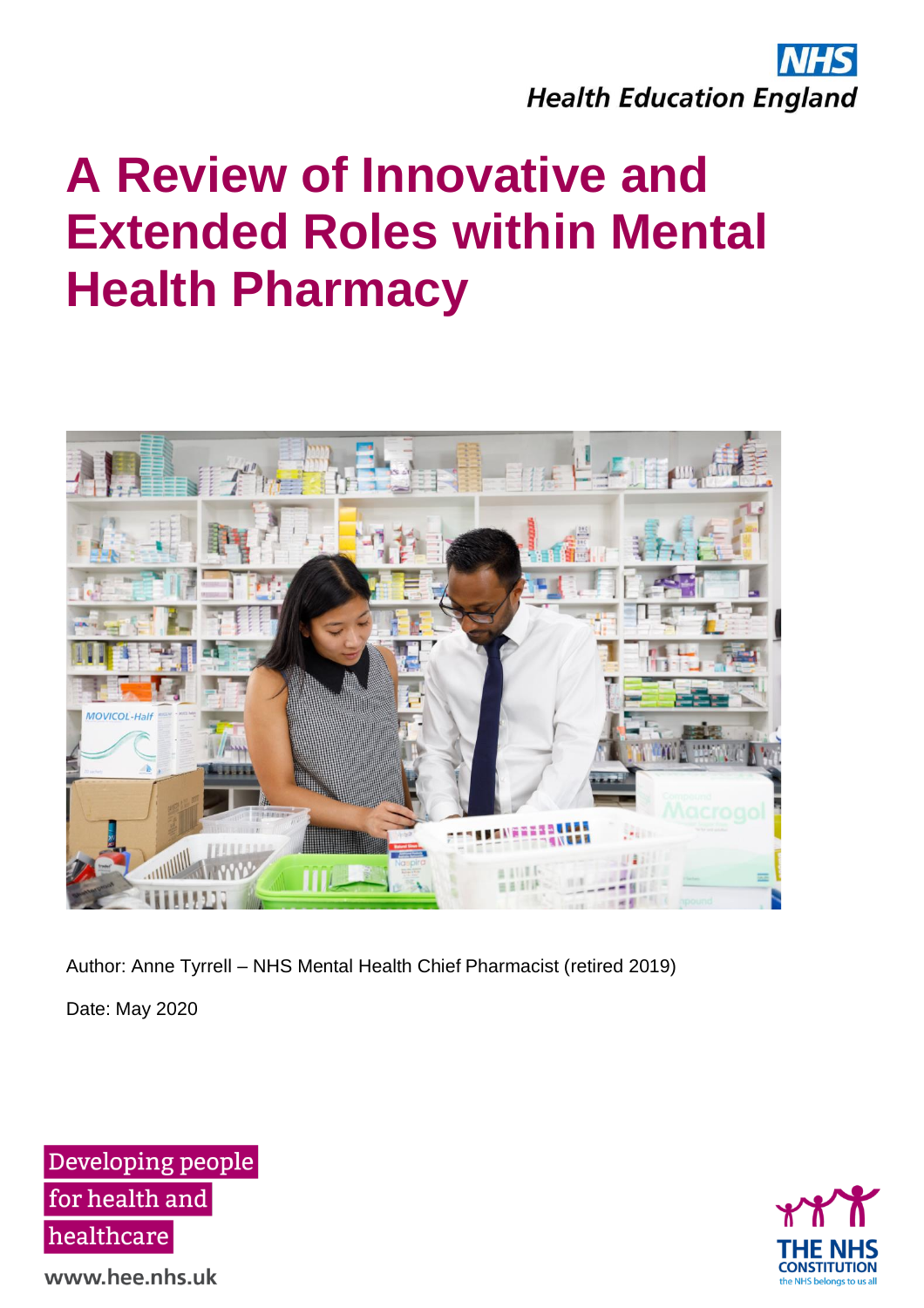# Contents

| Other examples of new roles outside adult mental health community and perinatal services 11 |  |
|---------------------------------------------------------------------------------------------|--|
|                                                                                             |  |
|                                                                                             |  |
|                                                                                             |  |
|                                                                                             |  |
|                                                                                             |  |
|                                                                                             |  |
|                                                                                             |  |
|                                                                                             |  |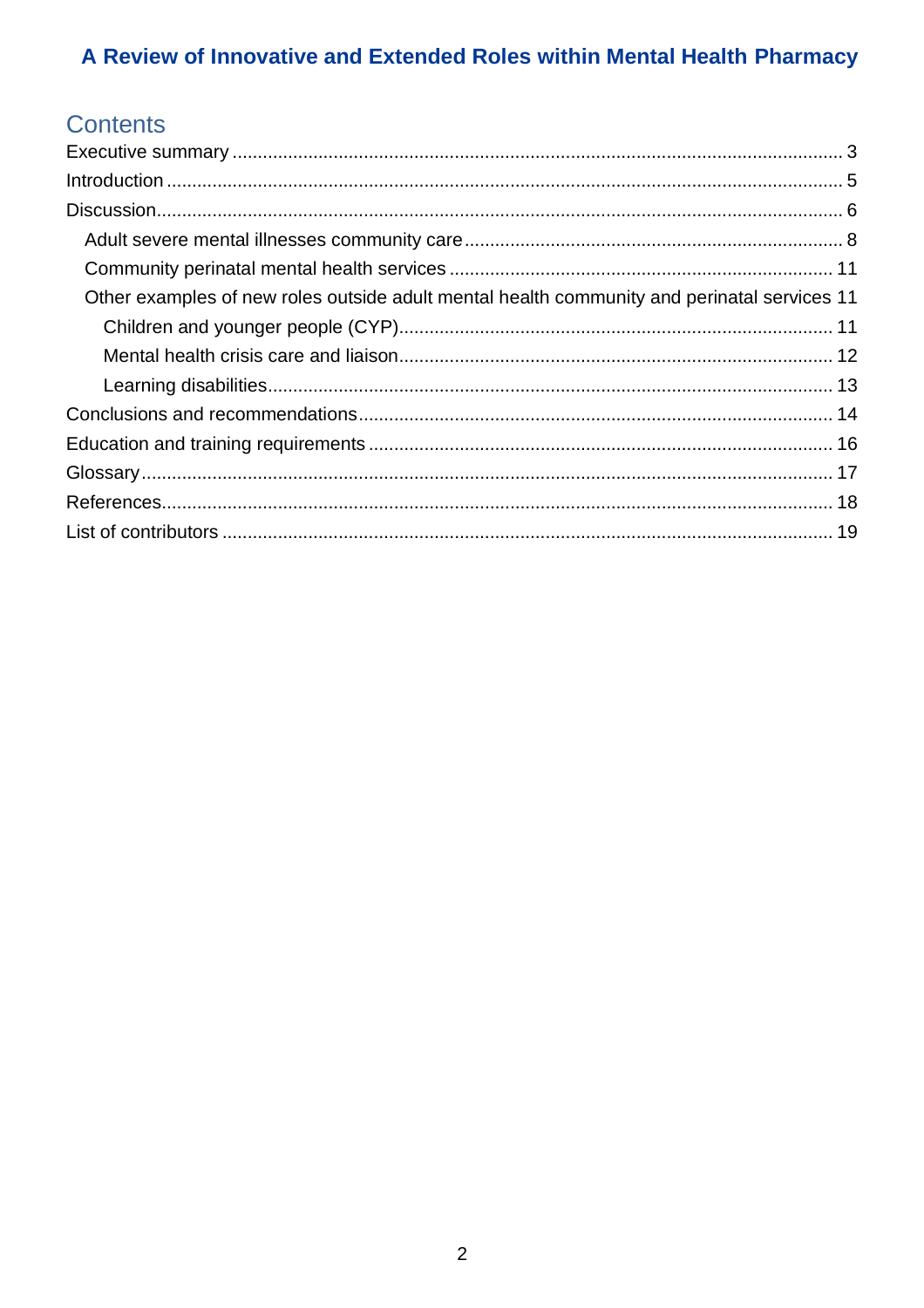# <span id="page-2-0"></span>**Executive summary**

Introducing new roles into mental health services, or expanding existing roles, forms a key part of Health Education England's (HEE) mental health programme and forms part of the 2019/2020 HEE mandate.

To support this work, HEE commissioned a New Roles in Mental Health Pharmacy and Pharmacy Technicians Task and Finish Group [1] to review considerations for the pharmacy workforce. The Task and Finish Group identified:

• That the pharmacy workforce needs development and training in managing mental health across all settings to support the introduction and expansion of new roles. Many pharmacists and pharmacy technicians have limited exposure to mental health services during their training.

• A lack of consistency and a variety of service models in the clinical pharmacy input to mental health teams.

The need to define the clinical supervision arrangements for pharmacy professionals within, and beyond, the mental health sector.

Alongside the work undertaken by the Task and Finish Group, the NHS England (NHSE) Mental Health Implementation Plan 2019/20–2023/24 identifies key mental health priorities nationally. A national workforce profile is included in the plan and this identifies 260 additional pharmacists required for the Adult Severe Mental Illnesses (SMI) Community Care programme and 20 additional pharmacists for the Community Perinatal Mental Health programme by Year 5 (2023/24).

In order to support achievement of the above, there is a need to better understand the innovative and extended roles pharmacy professionals are currently undertaking, and what the skills gaps are when it comes to delivering these roles at scale, as per the ambitions outlined in the Mental Health Implementation Plan. This review specifically focuses on recommendation (2ai) made by the Task and Finish Group:

• To explore, collate and analyse available data on innovative and extended roles within mental health pharmacy.

The review was prepared through a literature search and discussions with a range of pharmacy professionals across England.

A variety of roles were identified, ranging from advanced specialist practitioner roles working at "the top of their licence" and pharmacy technicians running clozapine clinics, through to community pharmacy roles supporting physical healthcare monitoring.

Underpinning all of these roles is the need to address and improve key medicine related outcomes, including:

- improving physical health;
- increasing people's choice and involvement with medicines; and
- improving timely access to services and advice.

Examples of good practice identified as part of this review include: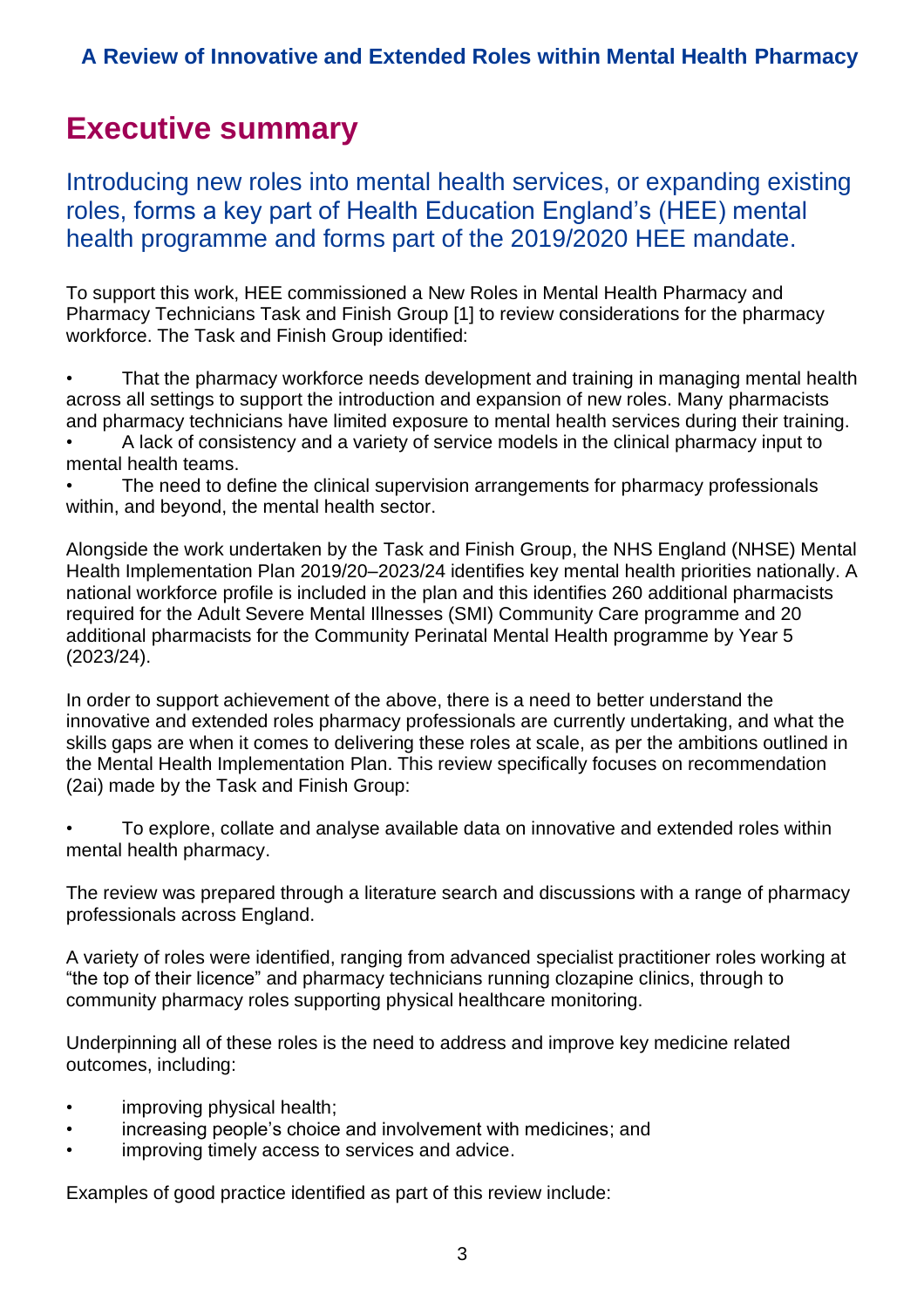• The East London NHS Foundation Trust pharmacy clinical model and Fleetwood PCN pharmacy pilot, both of which demonstrate how pharmacy services could be delivered in an integrated mental health community setting.

• Advanced specialist perinatal pharmacist, Berkshire Healthcare NHS Foundation Trust. This role is the first fully integrated post into a perinatal service and an excellent role model for the posts identified in the NHS Mental Health Implementation Plan 2019/2020–2023/24.

• Hampshire community pharmacies working closer with Sussex Partnership NHS Foundation Trust CAMHS services to achieve NICE compliance with physical healthcare monitoring requirements and improve the patient and carer experience.

For these and other new roles to be established, fully utilised and implemented moving forward a pipeline of staff which does not solely rely on existing mental health pharmacy resources is key. Exposure and training of mental health is required at pre-registration and foundation level to support a wider pool of applicants. It will also ensure core 'generalist' mental health knowledge for primary care and acute care pharmacists to manage less severe mental health illnesses or as comorbid conditions. The review identified key skills required of these roles and areas for improvement.

#### **Key findings**

1. A clear pipeline of suitably trained staff, pharmacists, pharmacy technicians and pharmacy assistants is required to support development of these new ways of working. 2. Integrated working between STP workforce leads/transformation leads and local mental health pharmacy system leads nationally is variable, thus impacting negatively on the sustainable establishment of extended roles for pharmacy professionals in mental health. 3. Approaches to sharing, spread and adoption of innovative practice across local systems, STPs and regions is variable.

#### **Key recommendations**

1. All pre-registration and foundation level training should include general mental health conditions, for example, anxiety and depression, to ensure all staff are competent and confident to manage appropriately, and not refer to secondary care or feel unable to treat the condition alongside other physical health long-term conditions.

2. Training programmes need to be expanded to include access to training specific to perinatal mental health, liaison psychiatry and the management of mental health conditions as part of the NHS111/urgent care services.

3. HEE should work to better define and support the pharmacy learner journey, from preregistration, through to foundation, advanced and consultant level practice.

4. HEE should better support both pharmacy and workforce leads in organisations, systems, and regions to develop sustainable models of care that include pharmacy professionals. These need to be underpinned by robust education and training that supports a shift to more integrated, community-based models of care.

5. HEE should curate/provide a repository of established pharmacy clinical models and business cases to guide and support chief pharmacists and STP transformational teams. This should aim to highlight good areas of practice to the STPs and wider network.

6. A pharmacist should be a named member of both the perinatal and psychiatric liaison multidisciplinary teams in their respective quality standards documents.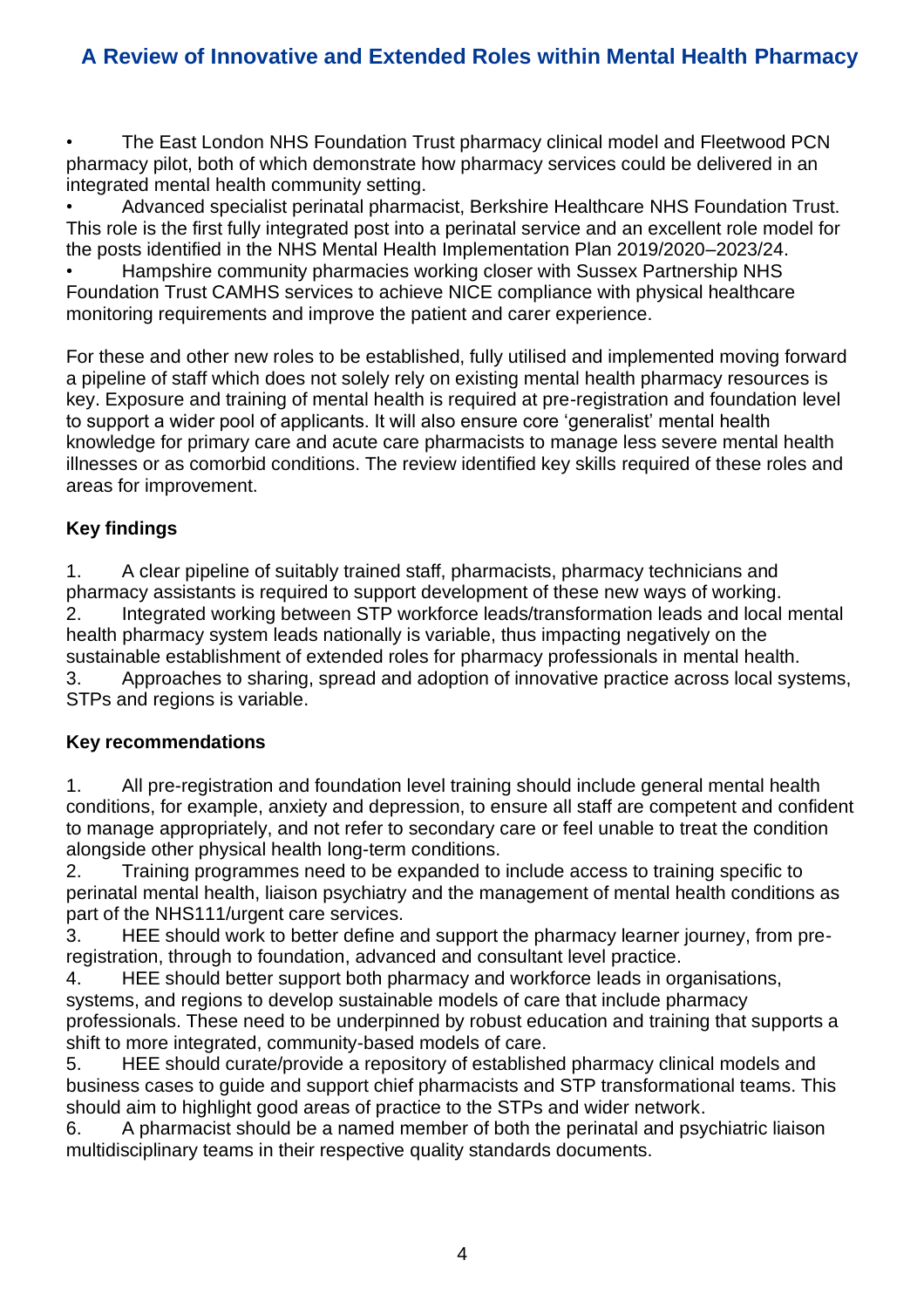# <span id="page-4-0"></span>**Introduction**

The NHSE Mental Health Implementation Plan 2019/20–2023/24 [2] identified key areas of mental health with associated programmes of service delivery. A national indicative workforce profile was included and identified the trajectory of 260 pharmacists required for the Adult Severe Mental Illnesses (SMI) Community Care programme and 20 pharmacists for the Community Perinatal Mental Health programme by Year 5 (2023/24).

|                                                                                           | Year 1  | Year <sub>2</sub> | Year <sub>3</sub> | Year <sub>4</sub> | Year 5  |
|-------------------------------------------------------------------------------------------|---------|-------------------|-------------------|-------------------|---------|
| <b>Staff group</b>                                                                        | 2019/20 | 2020/21           | 2021/22           | 2022/23           | 2023/24 |
| <b>Specialist</b><br>community<br>perinatal<br>pharmacists                                | 0       | 3                 | 9                 | 20                | 20      |
| <b>Adult SMI</b><br>community care<br>pharmacists                                         | 20      | 50                | 90                | 180               | 260     |
| <b>Total (numbers</b><br>rounded as<br>published in the<br><b>Implementation</b><br>Plan) | 20      | 60                | 100               | 200               | 280     |

New mental health pharmacist indicative workforce profile:

A cumulative trajectory across the lifetime of the NHS Long Term Plan

Aligned to this, HEE commissioned the Task and Finish Group. A final report was published in March 2019 [1]. This piece of work builds on one of the recommendations (2ai) of the initial task and finish group report to explore, collate and analyse available data on innovative and extended roles within mental health pharmacy.

This paper also supports the overall pharmacy new roles implementation strategy, which was agreed by the Task and Finish Group and presented to the HEE Mental Health Programme Board in March 2019. It also supports HEE's mandate to develop a "21st century workforce", with the right skills, knowledge and behaviours to deliver exemplary care to patients, carers and public in all sectors and settings.

The scoping exercise focuses specifically on exploration, collation, and analysis of data on innovative and extended roles within mental health pharmacy. It involved working with mental health pharmacy system leaders and stakeholders across England. Initial scoping was completed prior to COVID-19; however, in some instances, contributors were unavailable for follow up with regard to any further queries.

It is intended that the outputs of this report will support the wider work ongoing to explore the workforce and skills gap across the wider pharmacy workforce, across all sectors and touch on educational needs for early years training.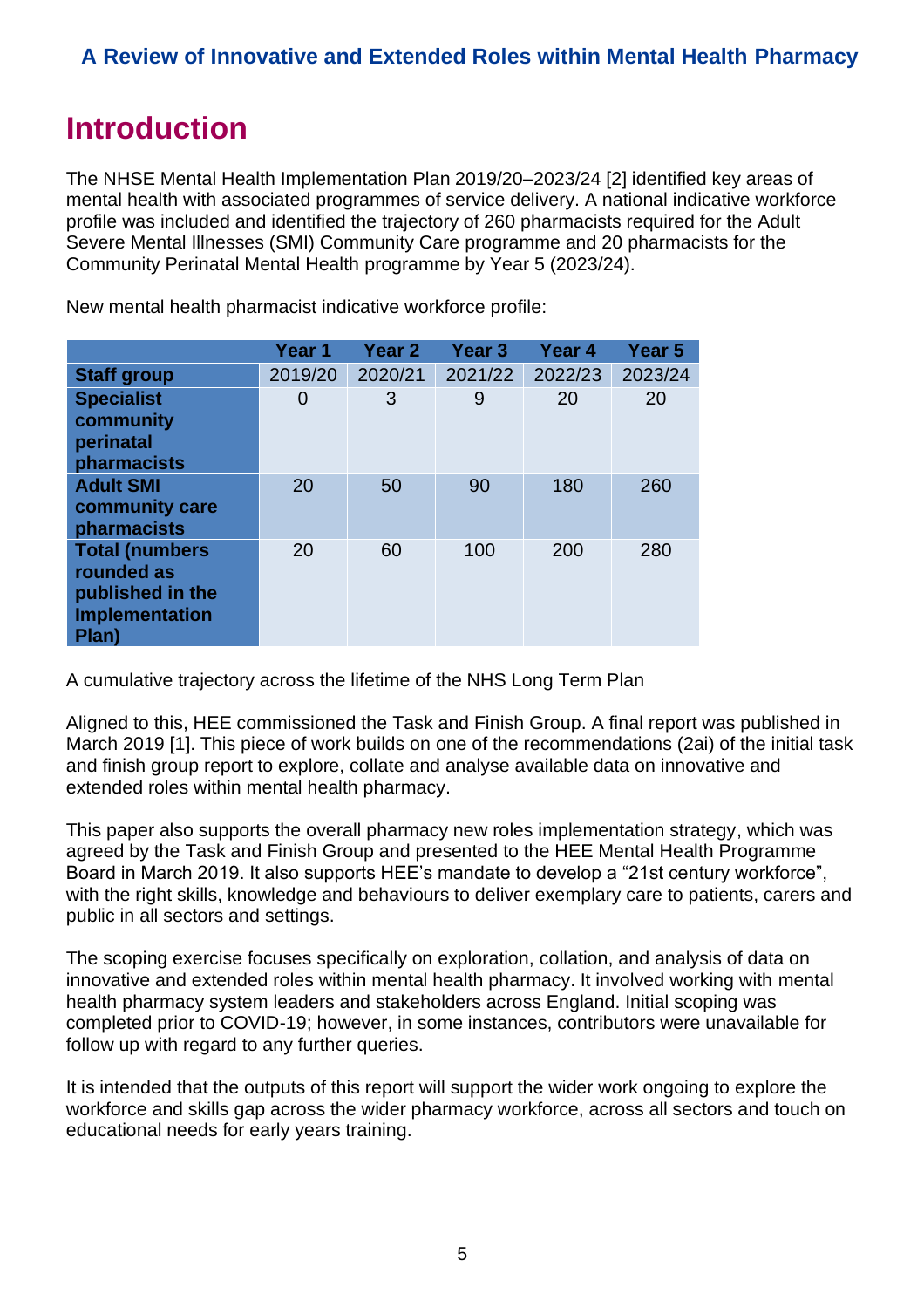A literature search was undertaken, along with numerous discussions with a variety of pharmacy professionals nationally, to better understand what innovative roles are being practised that support the vision articulated in the NHS Long Term Plan (Mental Health) [3]

# <span id="page-5-0"></span>**Discussion**

The Community Mental Health Framework for Adults and Older Adults (2019) [4] sets out a vision for a new place-based community mental health model. The aim is to modernise services to shift to a whole person, whole population health approach, with a renewed focus on people with a range of long-term severe mental illnesses or who are deemed too severe for IAPT but not severe enough for secondary care 'thresholds'.

A new community-based offer should include access to psychological therapies, improved physical healthcare, employment support, personalised and trauma-informed care, medicines management and support for self-harm and coexisting substance use.

These models will see a significant proportion of community mental health staff become integrated within primary care and social care, to provide better support to patients and the primary care workforce. People can expect to have good quality assessments, interventions for mental health problems and flexible availability of specialist care without the need for cumbersome referrals. This would promote better outcomes for the individual and provide better access to the following, relating particularly to medicines use:

- assessment, advice and consultation for mental health problems;
- evidence-based pharmacological treatments;
- physical healthcare;
- access to mental health information and online resources; and
- specific support groups.

The Royal College of Psychiatrists hosts the College Centre for Quality Improvement (CCQI) [5], which runs a range of national audits for mental health. The Care Quality Commission (CQC) publishes an annual community mental health survey [6], which includes questions on medicines use. Both indicate that significant issues still exist around optimising medicines use to ensure patients have evidence-based care, regular monitoring for response and side effects and involvement in the decision-making process. Key findings relating to medicines from the most recent audit are outlined below.

National Clinical Audit of Anxiety and Depression (NCAAD), 2018:

Results suggest little or no conversation with patient regarding choices and preference and little consideration to the medicines already on and potential interactions.

• Recommendation that medication is reviewed after one week for degree of response and side effects experienced, especially in those <30 and those at risk of suicide.

National Clinical Audit of Psychosis (NCAP), 2018:

• Recommendation that further work is required to match patients 'not in remission' and not on clozapine or on an optimal dose of anti-psychotic.

• Only 65% recorded patient involvement in prescribing decisions with poor scores on provision of information concerning medicines.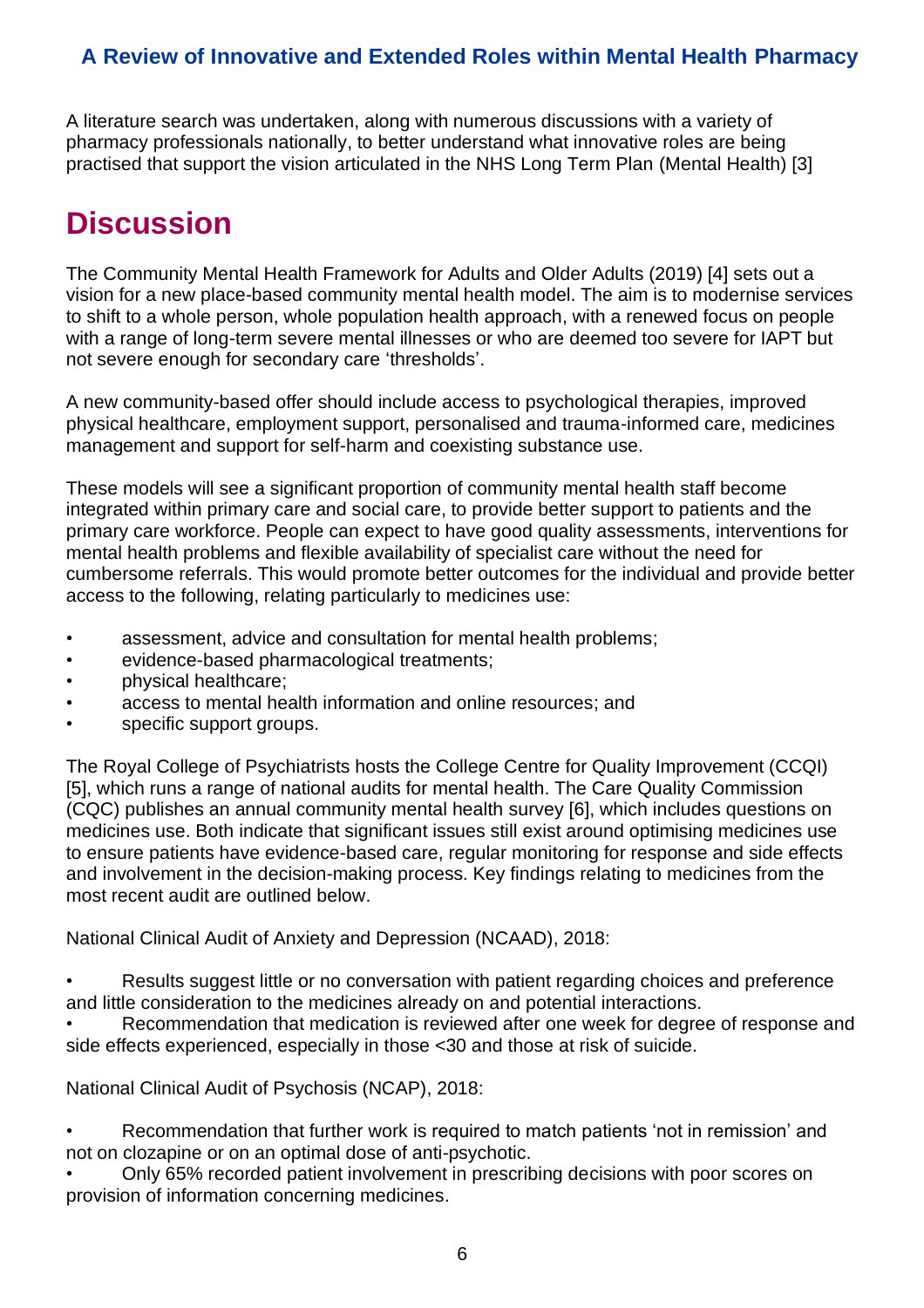National Clinical Audit of Psychosis for Early Intervention Psychosis, 2018/19:

• Only 54% of patients were documented as being offered clozapine after two unsuccessful trials of anti-psychotics, which is a NICE standard.

The CQC, through its annual community mental health surveys [6], concluded that medicine scores have not improved over the last five years. The findings were:

- more patients want to be involved in decisions;
- patients want to be more involved in medicine choices;
- professionals give insufficient information about side effects; and
- shared decision making is not widely practised.

Pharmacists and pharmacy technicians working in the mental health settings have the right skills, knowledge, and behaviours to address the issues highlighted above.

Outlined overleaf is a range of pharmacy delivery models already functioning to address these issues. The roles described cover a range of pharmacy staff who have been grouped into three broad categories and aligned to the programmes of care set out in the Mental Health Implementation Plan.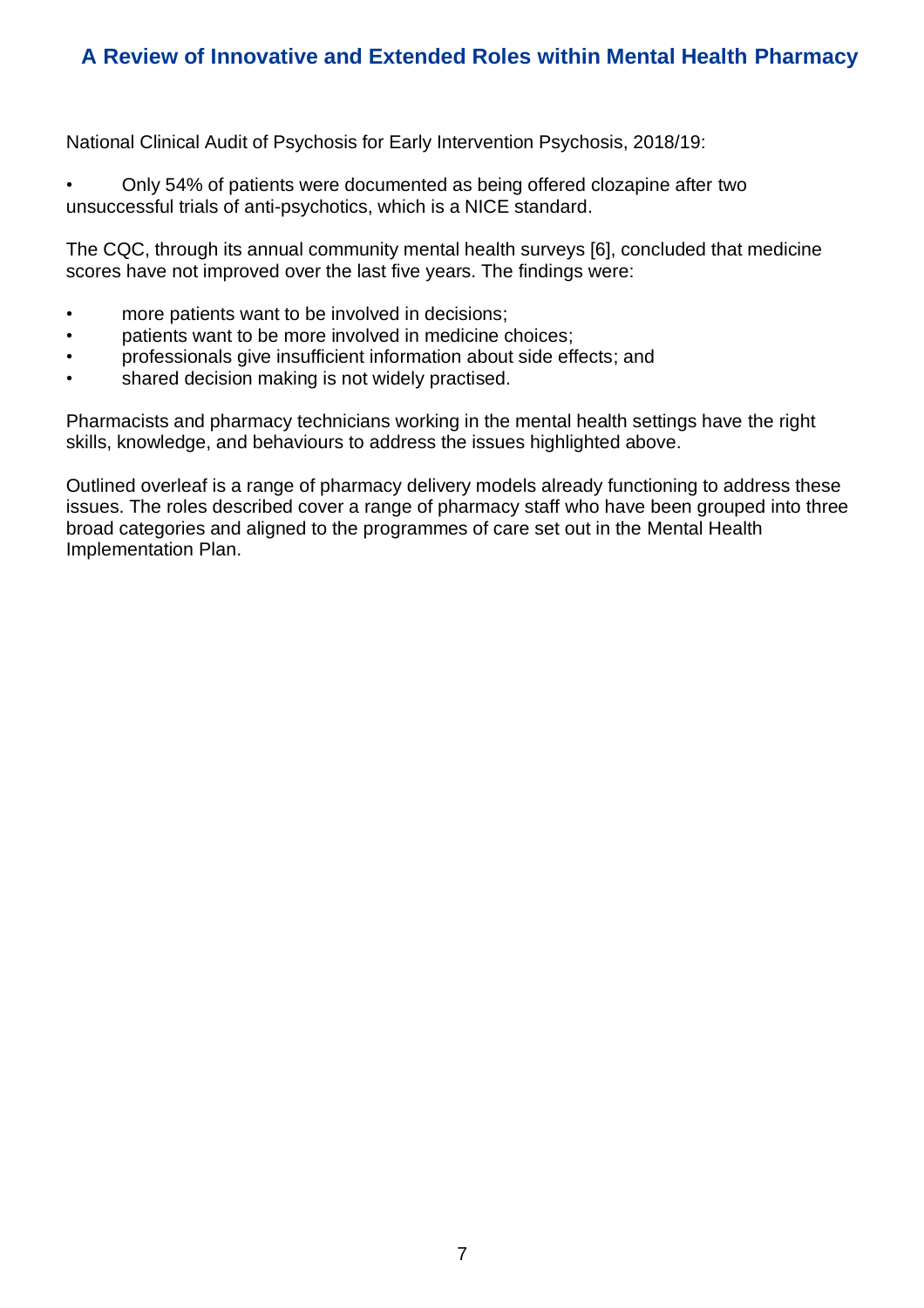### <span id="page-7-0"></span>**Adult severe mental illnesses community care**

#### **1. East London NHS Foundation Trust – community mental health pharmacist**

East London is part of the North East London STP, which is one of the 12 STP early implementer sites that are testing out new community models of integrated care. The role involves working with two pioneer primary care network sites (GPs + local authority + mental health). Its primary objective is to identify patients with enduring SMI and physical healthcare conditions within the primary care space who would benefit from medicines reviews and patient/carer support. The role is embedded as part of a multidisciplinary team and focuses on supporting people to live independently, and to support them to live longer, healthier lives as part of their local communities. These patients do not normally meet the threshold for secondary care.

Patients are identified in discussion with the core team (including social care) and using population data, for example, diabetes. The pharmacist then provides timely specialist advice to prescribing questions, supports mental health and physical healthcare assessments and, as a prescriber, can initiate treatment for, for example, depression, in a timely manner, whilst supporting a shared decision-making approach with the patient.

The pharmacy model is embedded within the CMHT and the pharmacy department is working closely with the trust's transformational team. The post was funded through a business case and directly linked it to the planning and delivery requirements of the Long Term Plan. Further work is being undertaken to map out how to maximise the pharmaceutical resources to support the vision and principles of the Long Term Plan, such as integrated, personalised, place-based and well-coordinated care.

#### **2. Fleetwood Mental Health Primary Care Network Pharmacy Pilot – community mental health pharmacist**

A split post between Lancashire and South Cumbria NHS Foundation Trust and Fleetwood PCN was created to support a specialist mental health pharmacist one day a week, to work with primary care community psychiatric and PCN staff. A summary of the pilot's successes included:

- patients avoided a six-month waiting list to see the consultant;
- timely specialist advice reduced waiting time for treatment;
- significant number of queries and interventions were undertaken to support GPs, for example, withdrawal or titration of anti-depressants or benzodiazepines; and

• physical healthcare monitoring clinic to review patients on anti-psychotics (50 out of 430 patients had outstanding monitoring requirements).

The post is employed by the trust, and the trust's chief pharmacist is looking to expand the model to other CCGs within the PCN.

#### **3. South London and Maudsley NHS Foundation Trust – community mental health pharmacist**

Pharmacy recruited two full-time pharmacist posts (band 7/8a) per borough to work with CMHTs. The project was agreed with the Trust Chief Operating Officer. These roles have agreed clear, defined medicines-related patient outcomes from ensuring accurate medicines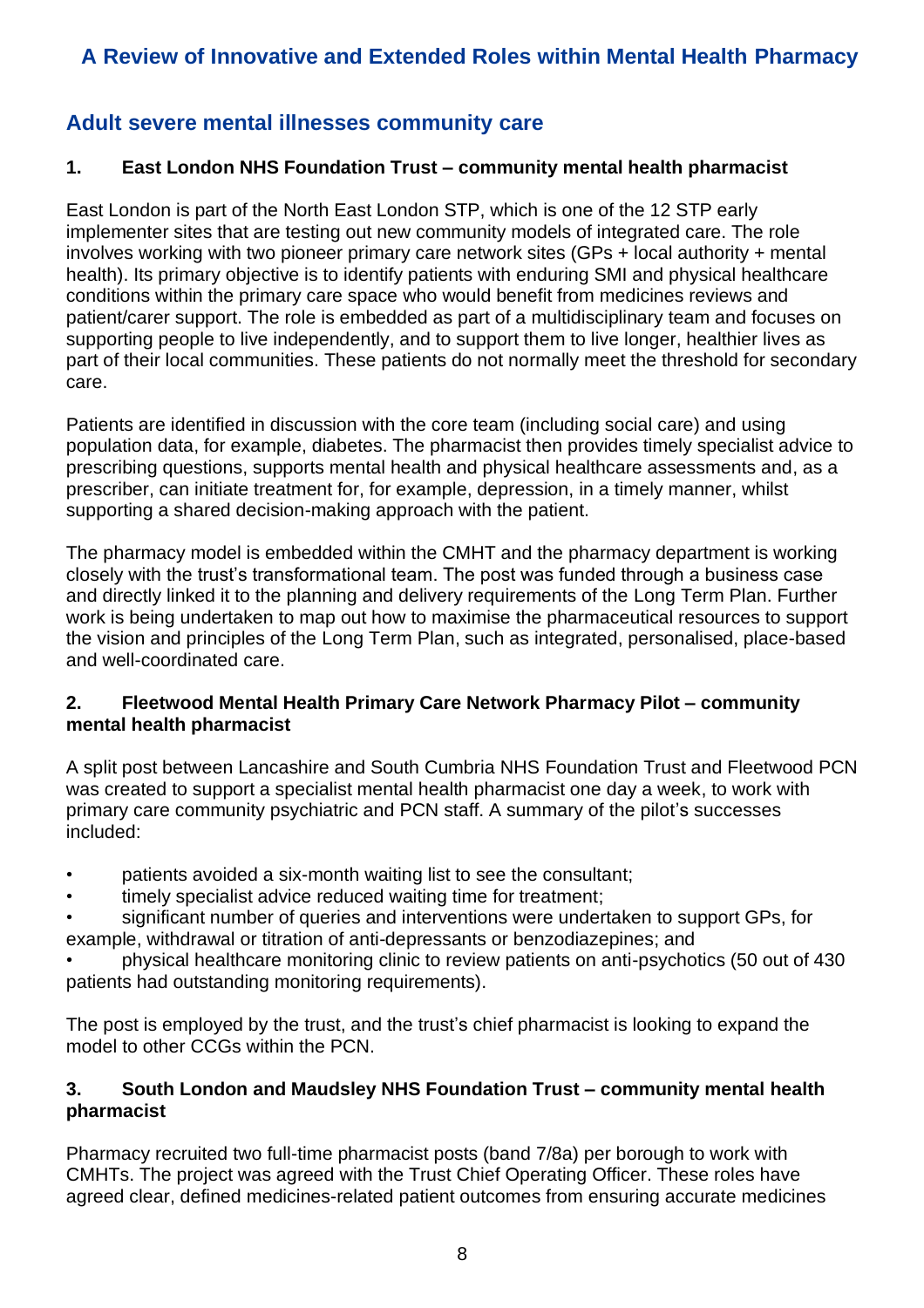reconciliation of patients, physical healthcare monitoring, for example, lithium, patient consultations to higher level outcomes of reducing hospital admissions through optimal clozapine and depot injection uptake, and transfers to primary care.

A key learning from this project is that, because initially the pharmacy could not focus on the agreed higher-level outcomes as a result of the amount of routine/lower level medicines outcomes that were initially required to be undertaken in the CMHTs, for example, medicines reconciliation, expectation management of what is able to be done at the start is essential.

The next stage is to link with GP-based pharmacists, to upskill for management of key primary care mental health patient outcomes, for example, anti-depressant switches, manage side effects of anti-psychotics and benzodiazepine switches and withdrawals.

#### **4. Berkshire Healthcare and Sussex Partnership NHS Foundation Trusts – lead early intervention in psychosis pharmacist**

A full-time early intervention psychosis specialist prescribing pharmacist is employed directly by the service in each trust. The EIP pharmacist is an excellent example of an advanced specialist practising at the top of their licence and working as an integrated member of a team.

Responsibilities include:

- supporting assessments to help meet the access standards as part of the MDT;
- initiation of medication through meaningful shared decision making;
- review response, side effects and potential stopping of medication;
- identify side effects quickly to reduce time to initiate clozapine; and

• patient visits with consultants for the provision of expert advice in pharmacotherapy and timely access to medication reviews.

The 2018/19 National Clinical Audit of Psychosis audit data, under the auspices of CCQI [5] audit data showed that roughly only half of early intervention patients were offered clozapine when two anti-psychotics have failed. It is a NICE standard that patients are offered timely access to clozapine. A recommendation from the audit is for a systematic review of the case list to identify patients suitable for clozapine. An EIP pharmacist would support this, along with two key EIP targets of a NICE package within two weeks of the first EIP, and reduce variation in the level of NICE concordant care being provided by the EIP teams.

#### **5. Surrey and Borders Partnership NHS Foundation Trust – advanced specialist pharmacist, mental health**

The trust is part of the Surrey Heartlands integrated care system (ICS), which is one of the early implementer sites. Through a process of iteration, the ICS pharmacy network has identified three key areas for pharmacist support through 'expertise closer to primary care':

a) advice, guidance and support to practice-based staff, for example, switching of antidepressants, switching of anti-psychotics;

b) population health approach, for example, quality improvement work on lithium and valproate; and

c) physical healthcare monitoring for SMI patients.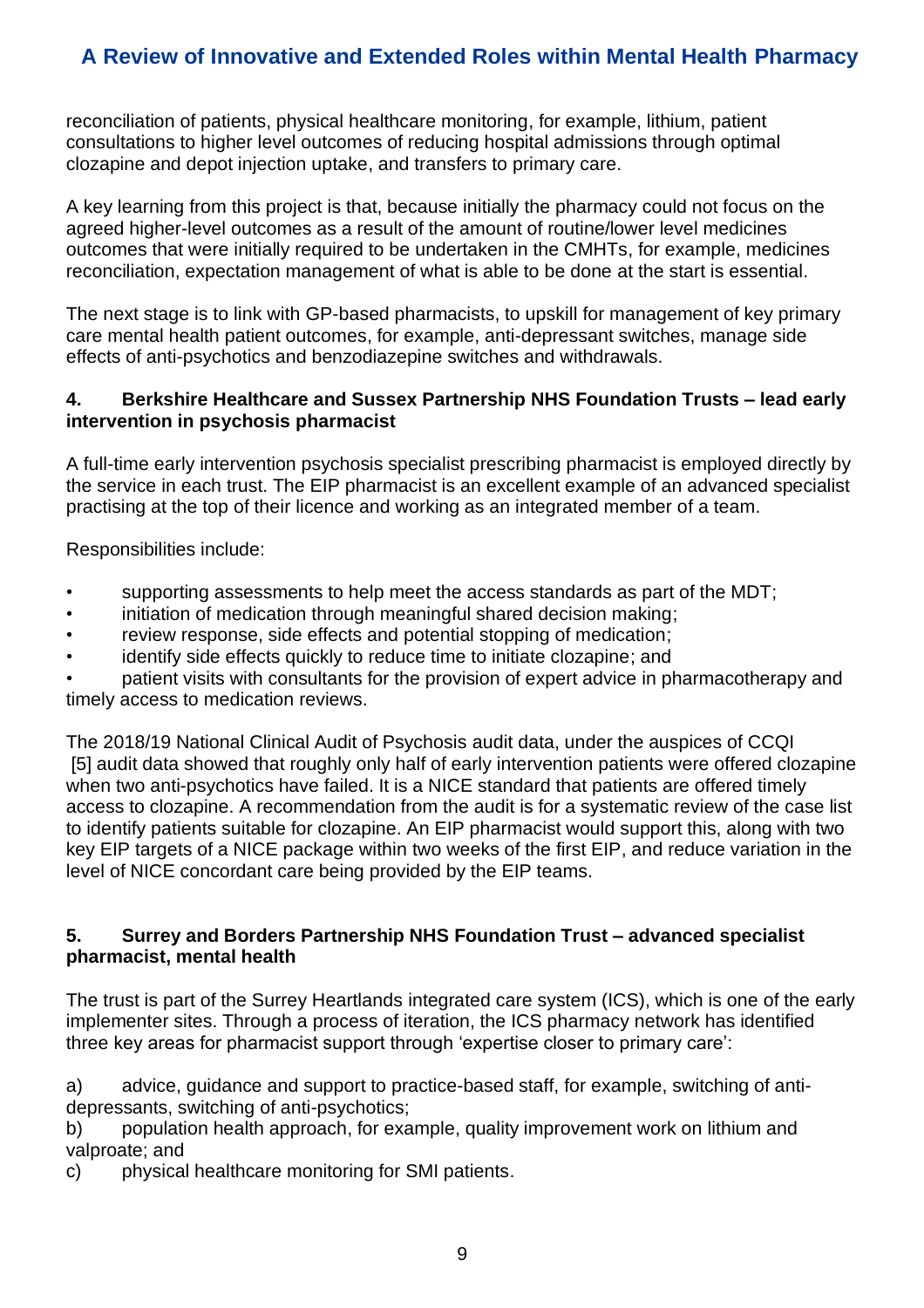As funding is currently one session per week, the current model is using existing experienced mental health pharmacists and providing training opportunities for rotational pharmacists. Employment is by the trust but provides outreach into primary care, linking with the community mental health team.

#### **6. Cumbria, Northumberland, Tyne and Wear NHS Foundation Trust – clozapine clinic pharmacy technician**

The trust changed its model for administering clozapine to service users, to a pharmacy technician-led clinic. This helped to improve patient experience by supporting service users in need of clozapine to access their treatment more easily and in a way that better suits their service needs.

The new model combines blood monitoring with medicines supply and has halved the number of required visits and improved the levels of missed appointments. The new model has reduced the cost of an initiation from £3,000 to £300 and avoided costs of about £100,000 during the first two years of operation [7].

Other emerging roles that are being developed include:

#### **7. Hertfordshire Partnership University NHS Foundation Trust – principal pharmacist, integrated care system, mental health [8]**

Job summary is to develop new ways of working in the evolving integrated care system and support the pharmaceutical needs of servicer users in primary care with mental illness through:

• support and influence of PCN pharmacists and GP-based clinical pharmacists to ensure that the pharmaceutical needs of patients with mental illness are met through partnership working;

• establish a network of PCN pharmacists, GP-based clinical pharmacists and community pharmacists that facilitates integrated working to support patients with a mental illness; and • support and undertake specialist medication reviews for patients with complex mental illness.

#### **8. Cambridgeshire and Peterborough STP – system mental and physical health pharmacist [9]**

The job description is to lead and coordinate, in conjunction with the advanced clinical pharmacist mental health, community and primary care mental health medicines optimisation services to patients and carers. The role will lead the development of a mental health pharmacy strategy and be integral to the transformation of safe and effective medicines functions and services linked to the role.

#### **9. North East London NHS Foundation Trust (NELFT) – specialist mental health liaison pharmacist (SMHLP) to support primary care networks (PCNs) and acute hospital teams**

This role involves a specialist MH liaison pharmacist providing integrated support to PCNs and acute hospitals through their existing pharmacy teams, by providing training, clinical supervision and support on medicines use in treating mental health conditions. The roles utilises the leadership, expertise, skills and clinical knowledge of the specialist MH liaison pharmacist to support mental health patients with their medicines in the PCNs and acute setting, and ensure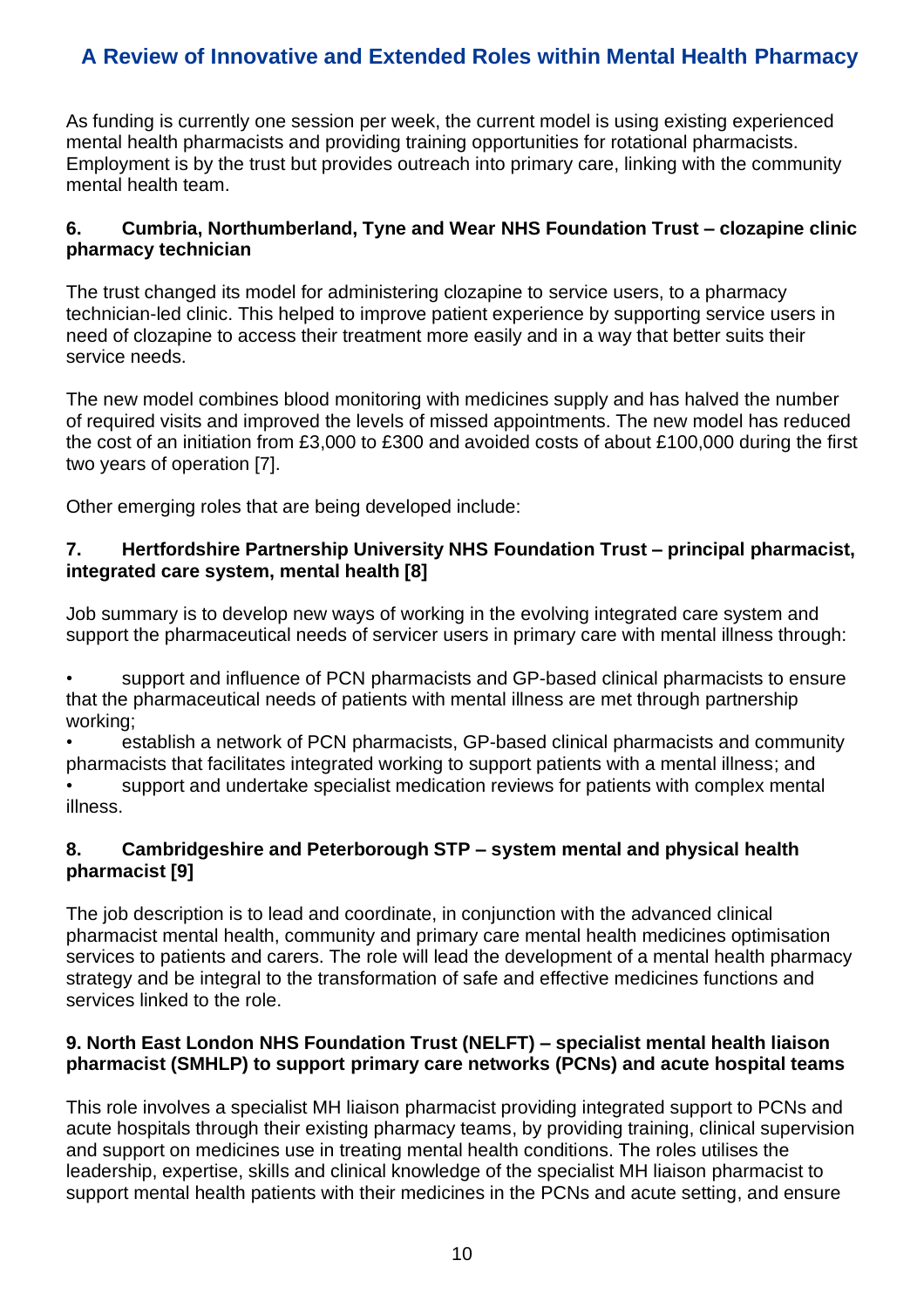<span id="page-10-0"></span>mental health patients live longer and healthier lives across the Barking, Dagenham, Havering and Redbridge (BHR) Borough.

#### **Community perinatal mental health services**

The LTP delivery requirement is to have at least 66,000 women with moderate to severe perinatal mental health difficulties with access to specialist community care from pre-conception to 24 months after birth.

#### **1. Berkshire Healthcare NHS Foundation Trust – advanced specialist pharmacist, perinatal mental health**

First fully integrated pharmacist within the perinatal team. Originally, funded 2.5 days per week as part of the 2017 Wave 1 funding arrangements. Subsequently, built a case to be a substantive post and extended to 3.5 days. The role supports women (and partner/carer) with information needed to make a timely, informed decision about treatment or non-treatment during the perinatal period. As a prescriber, timely access to medication is provided. Significant amount of advice and guidance is provided to other healthcare professionals across the health economy, especially GPs.

This role receives all the primary care perinatal medicine-related queries that are directed to the perinatal team. This allows the one perinatal consultant to manage more complex patients with the knowledge that the primary care queries are being addressed. Surveys undertaken show that patient knowledge around risks of taking or not taking medication rose from less than 20% to more than 80% after pharmacist involvement.

A pharmacist is not yet included as a defined member of the perinatal service in the latest Standards for Community Perinatal Mental Health Services [10]. Personal communication [11] with the role holder supports an initial workforce plan of 0.5 WTE per 10,000 births.

#### <span id="page-10-1"></span>**Other examples of new roles outside adult mental health community and perinatal services**

#### <span id="page-10-2"></span>**Children and younger people (CYP)**

The Implementation Plan has delivery ambition of treating an extra 345,000 additional CYP aged 0–25 who will have access to support via NHS-funded mental health services.

#### **1. Sussex Partnership NHS Foundation Trust/Hampshire and Isle of Wight LPC**

A 2017 Health Foundation-funded project [12] for community pharmacies to carry out the physical monitoring in CYP who were on psychotropic medication to treat ADHD and related conditions. Current CAMHS clinics are struggling to meet the increased clinical demands whilst managing safety and quality of service delivery. Patients who are participating in the project are having regular physical monitoring and their measurements are recorded on a centile chart consistently.

Feedback from families shows that 100% of respondents saved time in visiting the pharmacy compared to the clinic, with no added cost to them, and 97% of respondents want the project to continue beyond the pilot.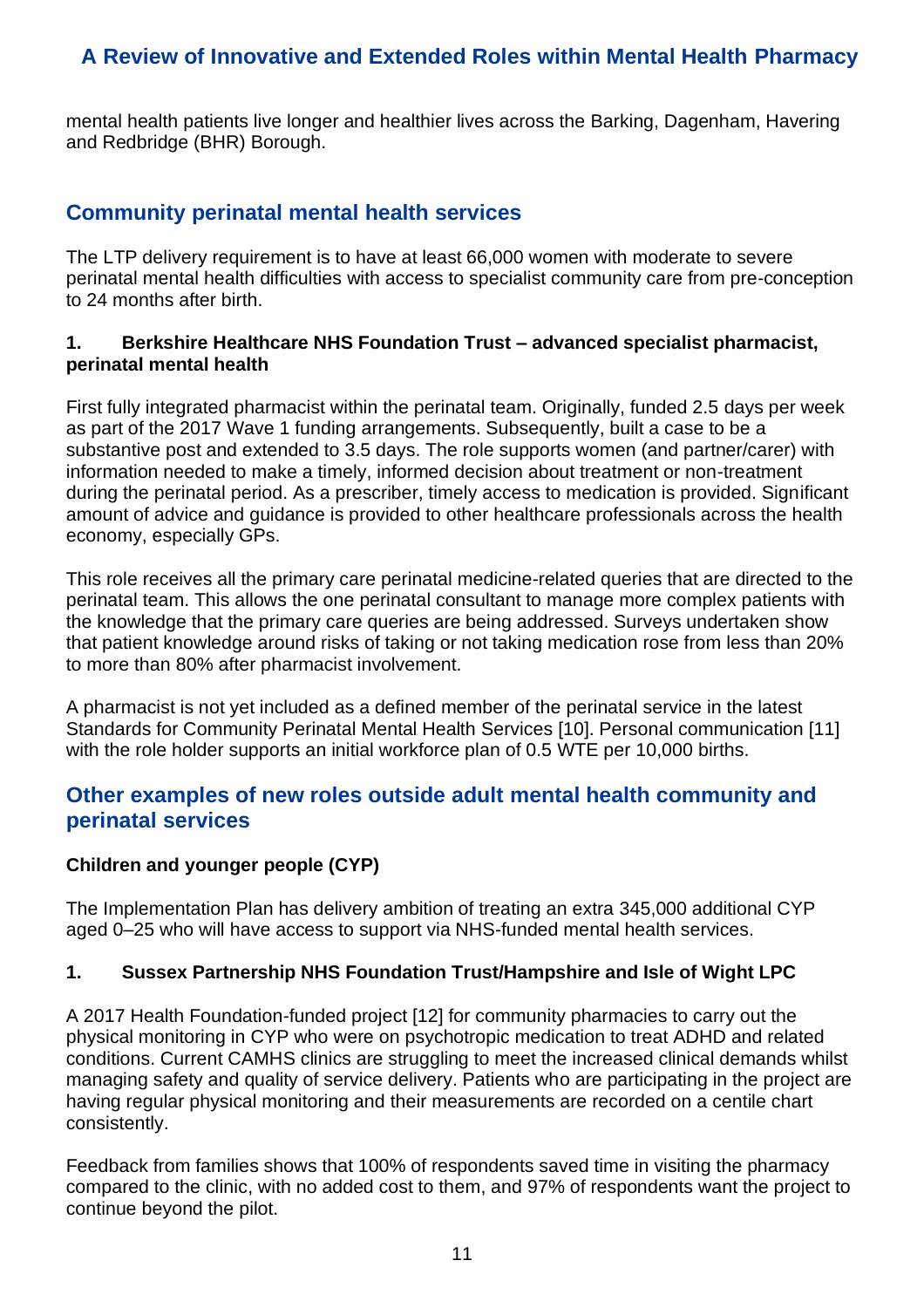Estimated that 40% of ADHD team's resources will be released to provide more input to those with greater needs, with less intensive support to stable patients.

#### **2. NHS Tayside – advanced specialist CAMHS pharmacist [13]**

Funding approved for 1.5 days per week for a pharmacist prescribing role to support medicines initiation and titration of children post their end-of-assessment diagnosis. There were significant delays in starting treatment post-assessment. Now moved to a pathway where newly diagnosed patients can start medication either at their diagnosis appointment, or given an appointment with the pharmacist for the following week.

By continuing to utilise the pharmacist independent prescriber to initiate and titrate medication, the specialist nurse is able to focus on initial assessments and review clinics. The service also benefits from having a pharmacist available to discuss clinical governance issues and high-risk medication.

#### **3. Hertfordshire Partnership University NHS Foundation Trust – CAMHS independent prescribing pharmacist**

A prescribing pharmacist is working within a CAMHS clinic to cover medical vacancies and embedded within the multidisciplinary team as per a core trainee doctor. They are responsible for managing a caseload that have an established diagnosis and treatment plan formulated by the consultant. Ongoing appointments, prescribing of medication as necessary with all associated monitoring, is undertaken.

The evaluation has been completed and has been submitted to the *European Journal of Hospital Pharmacy* for publication.

#### <span id="page-11-0"></span>**Mental health crisis care and liaison**

The Psychiatric Liaison Accreditation Network (PLAN) quality standard [14] recommends that the liaison team has access to a mental health pharmacist and/or pharmacy technician to discuss medications. However, a pharmacist is not included in the recommended staffing structure.

The NCEPOD 'Treat as One' [15] document highlighted that at worse case, only 40% of mental health medicines were identified on admission, with 30% of discharges lacking mental health medications.

Examples below include a long-established liaison psychiatry post and emerging roles.

#### **1. Guy's and St Thomas' NHS Foundation Trust – psychiatric liaison pharmacist**

This is a large teaching trust with specialist services where complex interactions with psychotropic medication are more common, such as neuroscience, hepatology, renal, transplantation or cardiothoracic units. For more than 10 years, the trust has benefited from a specialist mental health pharmacist to implement and monitor psychopharmacology prescribing across the age range and specialties, for example, input into renal MDTs.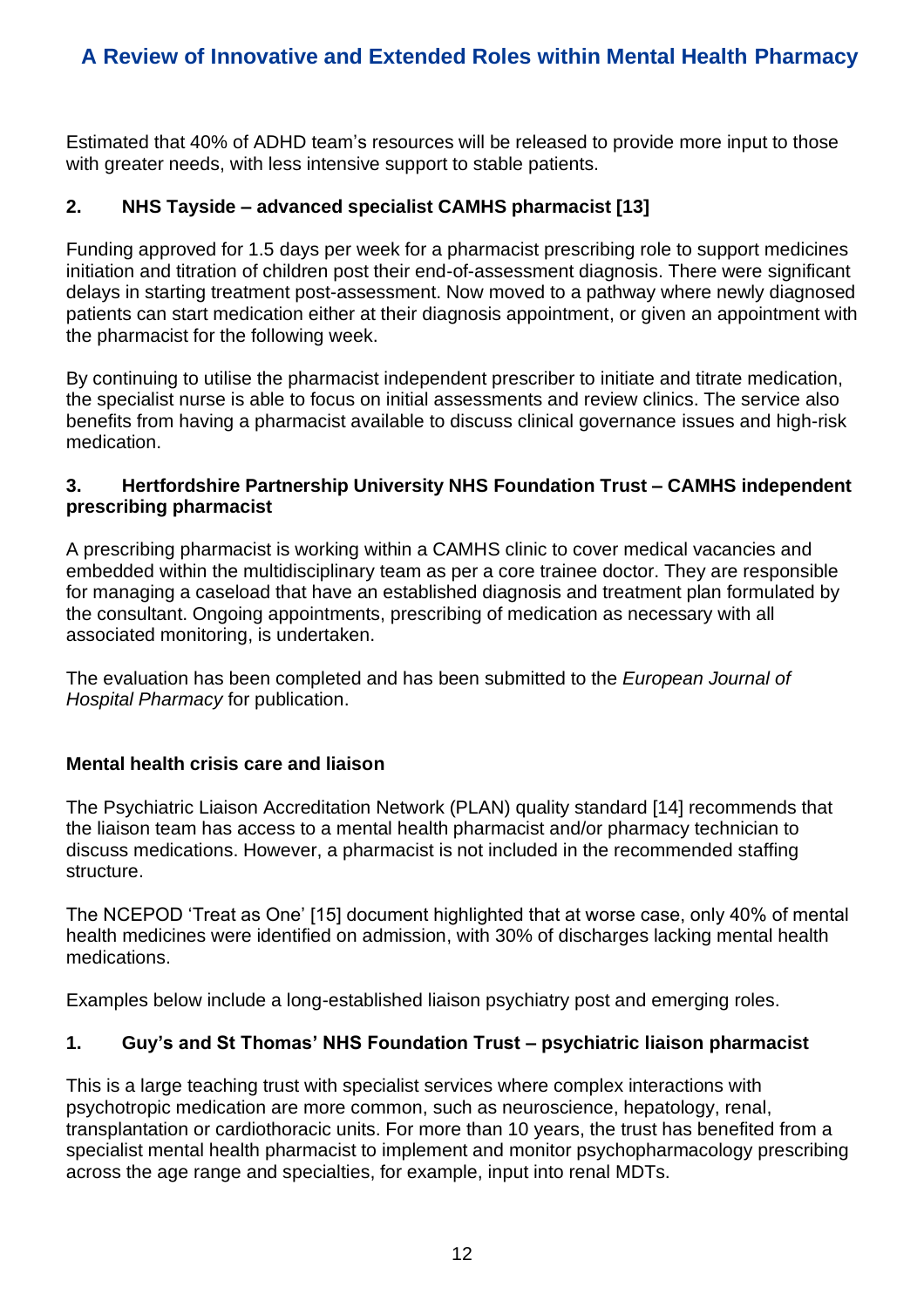#### **2. Cumbria, Northumberland, Tyne and Wear NHS Foundation Trust – psychiatric liaison pharmacist**

Evaluation of a pharmacist 2 days per week as part of the psychiatric liaison team at Sunderland Royal hospital. Medication changes were made on 63% of the 149 referrals received, with a third of these changes relating to de-prescribing advice [16].

#### **3. South West London and St George's Mental Health NHS Trust – psychiatric liaison pharmacist**

Two of the acute trusts in South West London (St George's University Hospitals NHS Foundation Trust and Kingston Hospital NHS Foundation Trust) have created full-time liaison posts.

#### **4. North East and North Cumbria AHSN/Cumbria, Northumberland, Tyne and Wear NHS Foundation Trust – NHS 111 and urgent care pharmacist**

Through the NHSE Urgent Care Programme, there has been a successful evaluation [17] of two mental health pharmacists working as part of a team of nine pharmacists trained to work in the urgent treatment centres and NHS 111 clinical assessment service (CAS). The specialist mental health pharmacists undertake mental health consultations and refer to psychiatric liaison or crisis teams, as well as direct medication queries.

89% of CAS staff interviewed viewed the addition of pharmacy as an extremely positive/positive addition to the CAS.

An opportunity exists for pharmacy staff to develop more exposure and experience in these clinical areas, with the provision of training roles through their base locations and included into formalised training programmes.

#### <span id="page-12-0"></span>**Learning disabilities**

NHSE STOMP campaign highlights that 30,000–35,000 adults with LD or autism are taking psychotropic medication for a health condition that they do not have, or that the medicine is not licensed for. Children and young people are also affected. Examples below highlight the benefit of specialist pharmacists working in this area.

#### **1. South West London and St George's Mental Health NHS Trust – advanced specialist pharmacist, learning disabilities**

Funding to support two pharmacists working with five CCGs to carry out specialist medicines reviews with learning disability patients in care homes and align prescribing to local formularies. Of the 367 patients reviewed, there were 968 interventions (including 252 medicines stopped and 60 interventions rated as high risk) with an estimated medicines savings of £50k and estimated cost avoidance of £95k.

#### **2. Surrey and Borders Partnership NHS Foundation Trust – advanced specialist pharmacist, learning disabilities**

0.6 WTE pharmacist funded through the STOMP initiative to work with LD care homes to reduce the use anti-psychotics in patients under the care of the GP.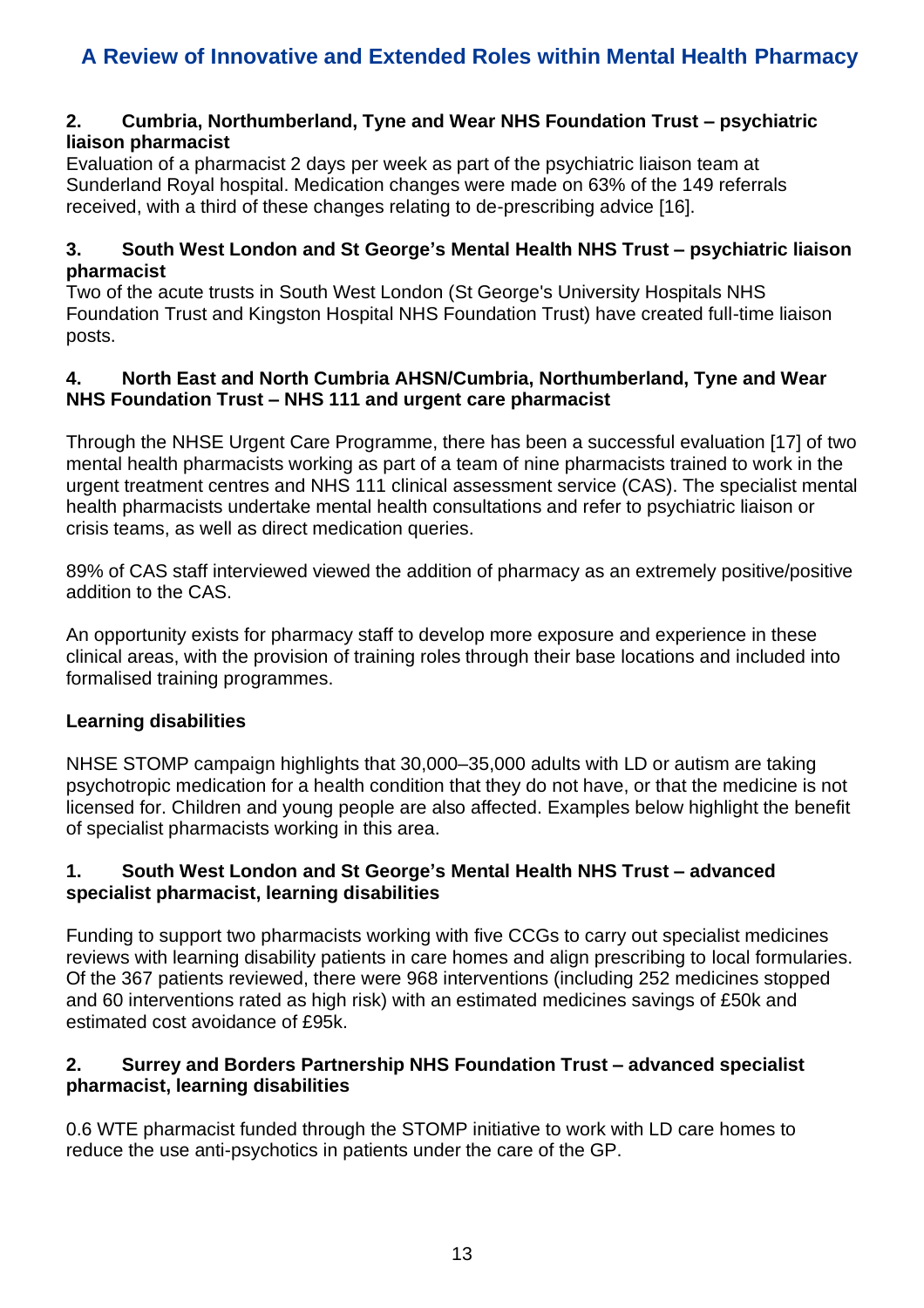# <span id="page-13-0"></span>**Conclusions and recommendations**

The NHS Confederation/Centre for Mental Health report of 2017 [18] on the future of the mental health workforce included a section on pharmacy:

"Pharmacy is sometimes regarded as a peripheral service in mental health and many perceive pharmacy as simply a 'supplier'. Overall, during the consultation, pharmacy was felt to be an untapped resource and that both pharmacists and pharmacy technicians had much to offer. Especially for the huge challenge mental health services have supporting people with medication."

The examples of developed and emerging roles described in this review demonstrate how this untapped resource can be utilised and support patients with their medication. They range from the highly advanced pharmacists seen within the specialist services of early intervention, perinatal and CAMHS services, mental health pharmacists, pharmacy technicians, community mental health teams and primary care networks, to the involvement of the community pharmacist.

The early intervention psychosis, CAMHS and perinatal posts are role models for the future and show how advanced clinical practitioner pharmacists can be utilised to their full potential. These roles should be a blueprint for other services to follow.

East London and Lancashire are good examples of new transformational pharmacy models of care within the CMHTs. These models have a focus to provide timely, specialist pharmaceutical interventions within an integrated setting.

Also, the utilisation of existing community pharmacy services is highly recommended and to be encouraged as an untapped resource to support better patient outcomes. The example cited is applicable to other clinical areas that need physical healthcare monitoring and/or repeat prescription monitoring.

The NHS Mental Health Implementation Plan 2019/20–2023/24 provides an ambitious transformation of mental health services in England. Although funding for specialist pharmacists has been linked to adult community care and community perinatal mental health programmes, there are many examples of good practice noted that can support the other care delivery programmes with achieving their key outcomes and delivery ambitions. It is recommended that chief pharmacists clearly understand the requirements of the Mental Health Implementation Plan when considering or formulating new initiatives, and look to whole person, whole population health approaches.

With less than 50% of CMHTs having face-to-face links with pharmacy, and research articles [19] [20] showing significant basic medicine reconciliations and other medicine safety issues within primary care, these additional new posts are hugely supported and needed.

Given the relatively small number planned of 280 extra specialist MH pharmacists, it will be important that those undertaking the above-mentioned roles are able to maintain their focus on people with severe mental illnesses. Therefore, it is essential that other pharmacy staff gain confidence and competence to support less severe mental illnesses. The current wide variation in quality and knowledge of mental health within primary care network pharmacy staff will need to be addressed to support these patients and improve outcomes.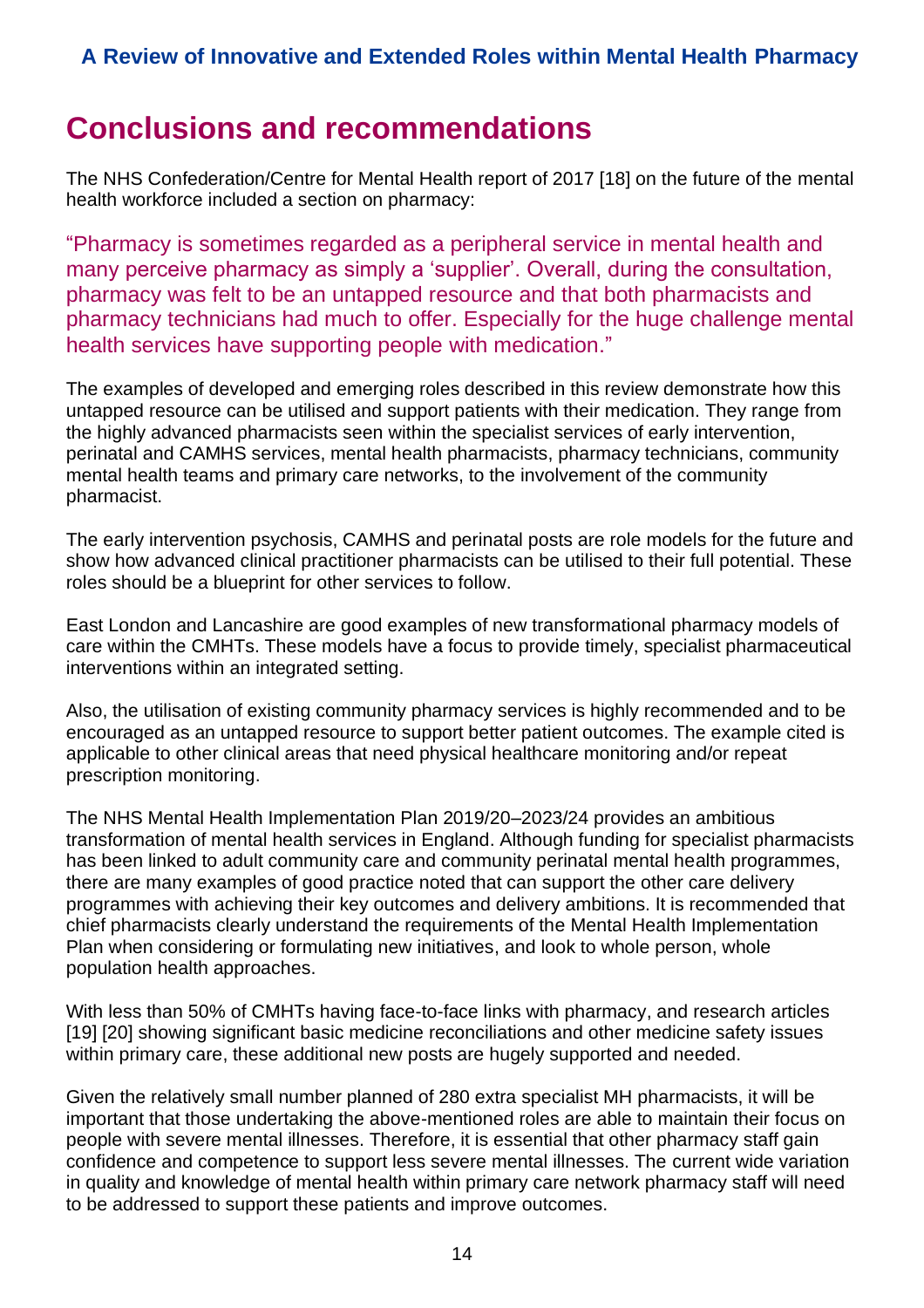For these new roles to be implemented, it is imperative that pharmacy is involved in the formation of new models of care; however, observations from the 12 STP EIS workforce plans show a mixed picture of pharmacy involvement. As of December 2019, only six of the 12 sites mentioned pharmacy or medicines involvement in their workforce plans. These early implementer sites are resourced to test new models of care and recommended that these early adopter models are followed closely.

Potential barriers to implementation of these new cross-sector, community/integrated posts could be that:

• potential applicants will be coming from existing pool of mental health staff (mental health pharmacists represent only 3% of the pharmacists working in North Central London), so a pipeline of staff is key to support the development of these new roles;

• mental health pharmacy services are generally small; the training burden to support upskilling of existing own staff and of wider network will be a significant workload. Work is required to ensure there is an efficiency and consistency to training to avoid duplication and promote best practice; and

• as staff migrate from inpatient to community settings, other pharmacy personnel will need to be upskilled to support this transition. This will need to increase in numbers, and upskilling of pharmacy technicians and clinical SATOs will be required to do further medicines optimisation activities.

These developments will need to be planned, managed and rolled out in a sustainable way with MH chief pharmacists working in collaboration with the wider pharmacy community.

### **Recommendations**

1. All pre-registration and foundation level training should include general mental health conditions, for example, anxiety and depression, to ensure all staff are confident and competent to manage appropriately, and not refer to secondary care or feel unable to treat the condition alongside other physical health long-term conditions.

2. Training programmes need to be expanded to include access to training specific to perinatal mental health, liaison psychiatry and the management of mental health conditions as part of the NHS 111/urgent care services.

3. HEE should work to better define and support the pharmacy learner journey, from preregistration, through to foundation, advanced and consultant level practice.

4. HEE should better support both pharmacy and workforce leads in organisations, systems, and regions to develop sustainable models of care that include pharmacy professionals. These need to be underpinned by robust education and training that supports a shift to more integrated, community-based models of care.

5. HEE should curate/provide a repository of established pharmacy clinical models and business cases to guide and support chief pharmacists and STP transformational teams. This should aim to highlight good areas of practice to the STPs and wider network.

6. A pharmacist should be a named member of both the perinatal and psychiatric liaison multidisciplinary teams in their respective quality standards documents.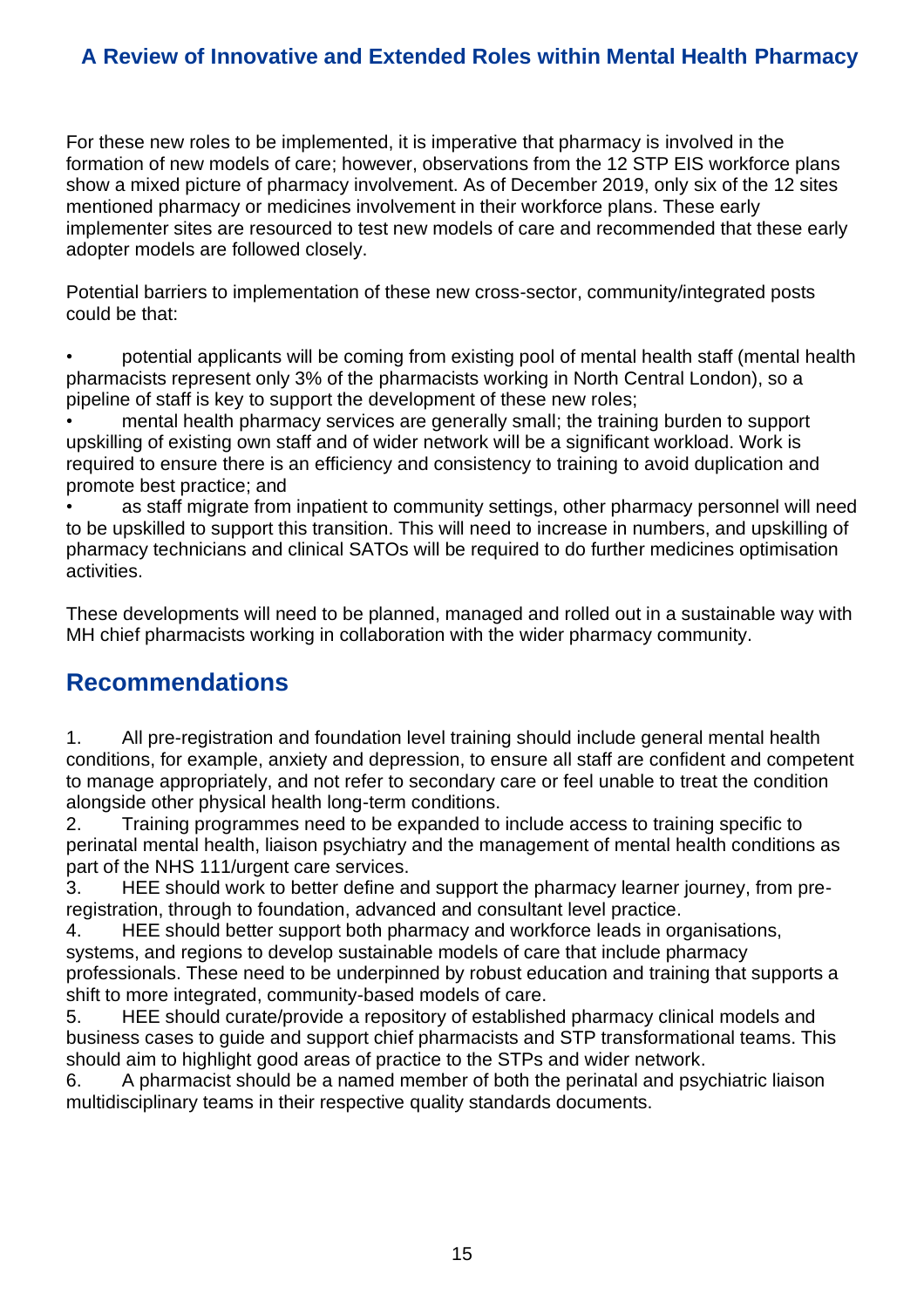# <span id="page-15-0"></span>**Education and training requirements**

To be able to meet the commitments of the LTP and to move away from the notion that all mental health is specialist, current and future pharmacy roles need to be confident and competent with mental health illnesses.

The advanced clinical practitioner career pathway needs to be underpinned through appropriate foundation level and pre-registration pharmacist training. All pre-registration programmes should gain some level of mental health experience as standard. All this is dependent on a larger pipeline of appropriately trained pharmacy staff, as part of early years training (both pharmacist and pharmacy technician).

From the analysis of these roles, requirements/qualities for success of an advanced practitioner post include:

- integration into the team, rather just visiting;
- confidence around autonomous working (both operationally and professionally);
- risk management and clinical decision-making skills;
- mental health and physical health assessment skills;
- highly developed consultation and communication skills;
- ability to prescribe to ensure timely access to medication;
- patient outcomes identified as key factors to determine the success of the role;
- leadership skills at professional and service level; and
- research capabilities.

There are three mental health consultant pharmacists in England, and all are based in London. More posts are required to be created outside the capital. This would provide a logical progression from an advanced clinical practitioner level and with the remit to work at an STP or ICS level, rather than a PCN level.

As these specialist posts should work closely with severe/complex patients, it is important that non-mental health specialist pharmacy staff have robust training programmes to deal with the needs of patients with less severe mental illnesses, or who are managing patients with other comorbid conditions.

Rotational training of mental health staff through the PCN and acute hospitals can also offer opportunities to provide support to these patients and upskilling of other healthcare staff.

The upskilling of pharmacy technicians and senior assistant technical officers (SATOs) is required to release pharmacists from inpatient activity and for pharmacy technicians to provide community-based services, for example, clozapine clinics or medicine administration activities.

Areas/gaps that should be further explored and developed, such that the new specialist community roles are appropriate for new ways of working include:

• shared decision-making skills to support meaningful conversations with patients and carers;

• address the minimal perinatal training currently included at either undergraduate level or foundation level;

- develop the skills and tools to undertake meaningful co-production; and
- biopsychosocial, as well as biomedical training.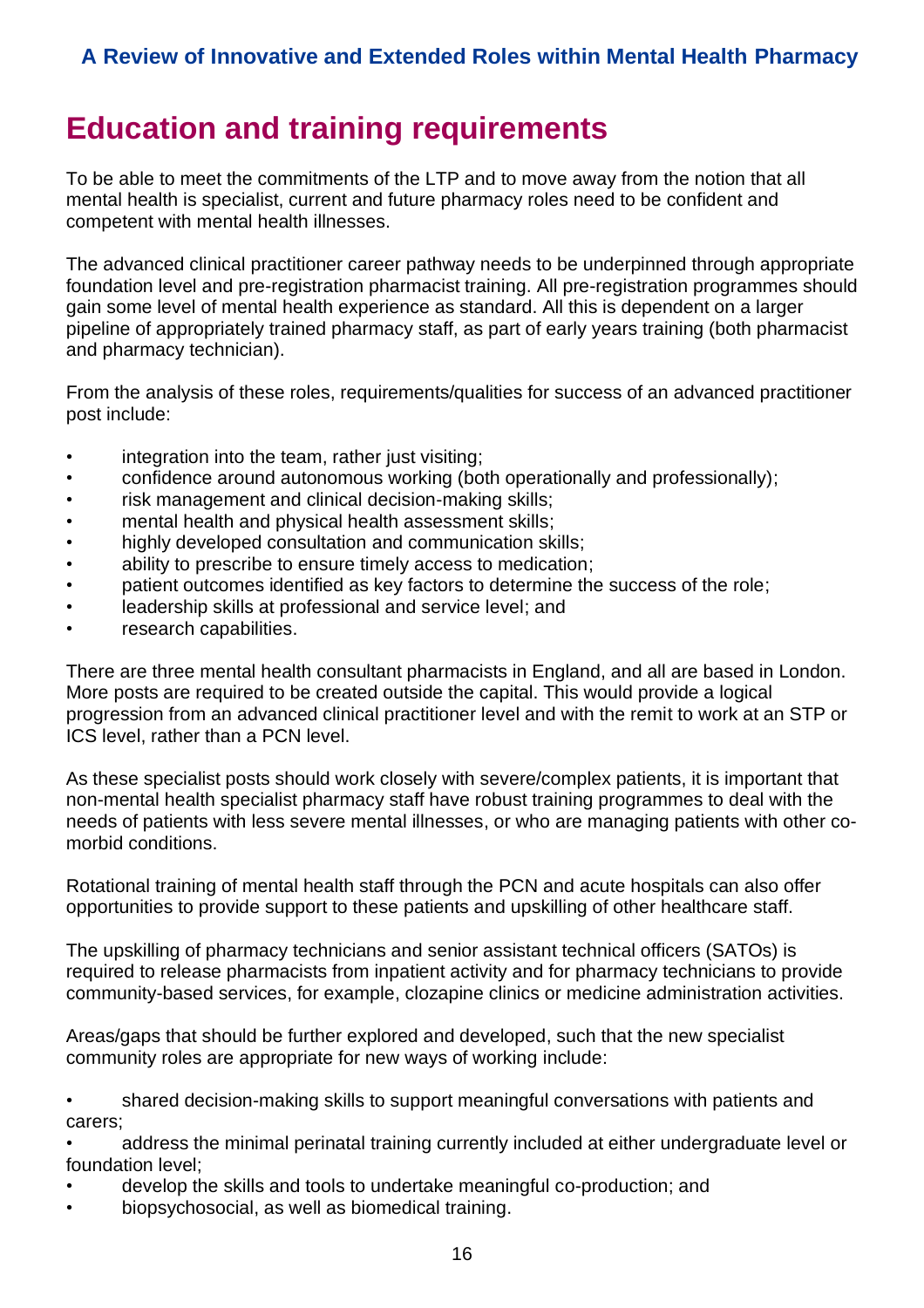# <span id="page-16-0"></span>**Glossary**

ADHD – attention deficit hyperactive disorder AHSN – Academic Health Science Networks CAMHS – children and adolescent mental health services CCG – clinical commissioning group CMHT – community mental health teams CQC – Care Quality Commission EIS – NHS England Early Implementer Sites for the MH Implementation Plan IAPT – improving access to psychological therapies (primarily for adults with depression and anxiety disorders) ICS – integrated care system LPC – local pharmaceutical committee LTP – Long Term Plan MTD – multidisciplinary team NCEPOD – National Confidential Enquiry into Patient Outcome and Death PCN – primary care network PLAN – Psychiatric Liaison Accreditation Network SATO – senior assistant technical officer STOMP – Stopping over medication of people with a learning disability, autism or both STP – sustainability and transformation partnerships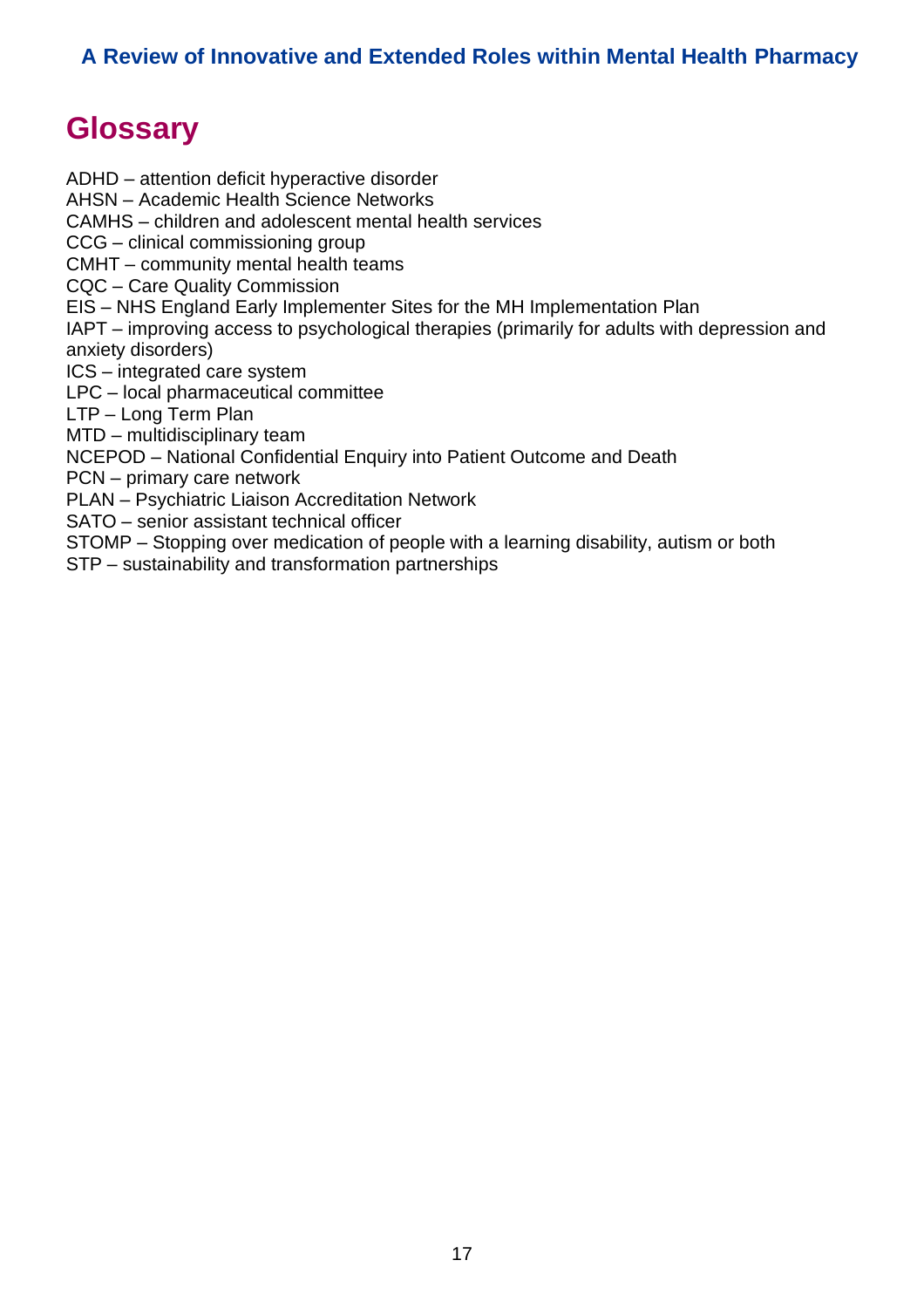# <span id="page-17-0"></span>**References**

| $[1]$  | Health Education England, "Final Report from New Roles in Mental Health The Pharmacy and                                                                                               |  |  |  |
|--------|----------------------------------------------------------------------------------------------------------------------------------------------------------------------------------------|--|--|--|
|        | Pharmacy Technicians Task and Finish Group", March 2019.                                                                                                                               |  |  |  |
| $[2]$  | "NHS England Mental Health Implementation Plan 2019/20-2023/24", July 2019.                                                                                                            |  |  |  |
| $[3]$  | NHS England, "NHS Long Term Plan (Mental Health)", longtermplan.nhs.uk/areas-of-<br>work/mental-health, 2019.                                                                          |  |  |  |
| $[4]$  | NHS England and NHS Improvement and the National Collaborating Centre for Mental Health,<br>"The Community Mental Health Framework for Adults and Older Adults: v1.0", September 2019. |  |  |  |
| [5]    | College Centre for Quality Improvement (CCQI), www.rcpsych.ac.uk.                                                                                                                      |  |  |  |
| [6]    | Care Quality Commission, "Annual Community Mental Health Survey".                                                                                                                      |  |  |  |
| $[7]$  | NHS Improvement, Lord Carter of Coles' "NHS Operational Productivity: Unwarranted Variations                                                                                           |  |  |  |
|        | in Mental Health and Community Health Services", 2018.                                                                                                                                 |  |  |  |
| [8]    | Shah, C., Chief Pharmacist, Hertfordshire Partnership University NHS Foundation Trust, Personal                                                                                        |  |  |  |
| [9]    | communication. March 2020.<br>Cambridgeshire and Peterborough STP, "NHS Jobs website". Online. [Accessed March 2020].                                                                  |  |  |  |
| $[10]$ | Perinatal Quality Network for Perinatal Mental Health Services; Royal College of Psychiatrists,                                                                                        |  |  |  |
|        | "Standards for Community Perinatal Mental Health Services. 5th Edition", May 2020                                                                                                      |  |  |  |
| $[11]$ | Inglis, B., Advanced Specialist Perinatal Pharmacist, Berkshire Healthcare NHS Foundation Trust,                                                                                       |  |  |  |
|        | Personal communication, 2020.                                                                                                                                                          |  |  |  |
| $[12]$ | Sussex Partnership NHS Foundation Trust, "Bringing CAMHS Closer: Developing community                                                                                                  |  |  |  |
|        | pharmacies to support medication monitoring in children and young people", 2017.                                                                                                       |  |  |  |
| $[13]$ | O'Brien, C., "Developing a pharmacist prescribing role within child and adolescent mental health                                                                                       |  |  |  |
|        | services (CAMHS)", Archives of Disease in Childhood. Vol. 104: e2, 2019. [Accessed online May<br>2020].                                                                                |  |  |  |
| $[14]$ | Psychiatric Liaison Accreditation Network; Royal College of Psychiatry, "Quality Standards for<br>Liaison Psychiatry Services. 6th Edition", 2020.                                     |  |  |  |
| $[15]$ | NCEPOD, "Treat as One: Bridging the gap between mental and physical healthcare in general                                                                                              |  |  |  |
|        | hospitals", 2017.                                                                                                                                                                      |  |  |  |
| $[16]$ | Cumbria, Northumberland, Tyne and Wear NHS Foundation Trust, "Evaluation of the<br>Pharmacist's Role in the Psychiatric Liaison Team", May 2018 [Accessed online May 2020].            |  |  |  |
| $[17]$ | North East and North Cumbria Academic Health Science Network, "Evaluation of NHS 111                                                                                                   |  |  |  |
|        | pharmacists in Urgent Care Settings", 2019 [Accessed online May 2020].                                                                                                                 |  |  |  |
| $[18]$ | NHS Confederation, "The Future of the Mental Health Workforce", 2017.                                                                                                                  |  |  |  |
| $[19]$ | Raynsford, J. et al., "Impact of a specialist mental health pharmacy team on medicines                                                                                                 |  |  |  |
|        | optimisation in primary care for patients on a severe mental illness register: a pilot study". Vol. 27,<br>31-35, 2020.                                                                |  |  |  |
| [20]   | Johnson, C. et al., "Medicines Reconciliation at the CMHT/General Practice interface: QI study",                                                                                       |  |  |  |
|        | BJPsych Bulletin. Vol 44, Issue 1, 12-18, Feb 2020.                                                                                                                                    |  |  |  |
|        |                                                                                                                                                                                        |  |  |  |
|        |                                                                                                                                                                                        |  |  |  |